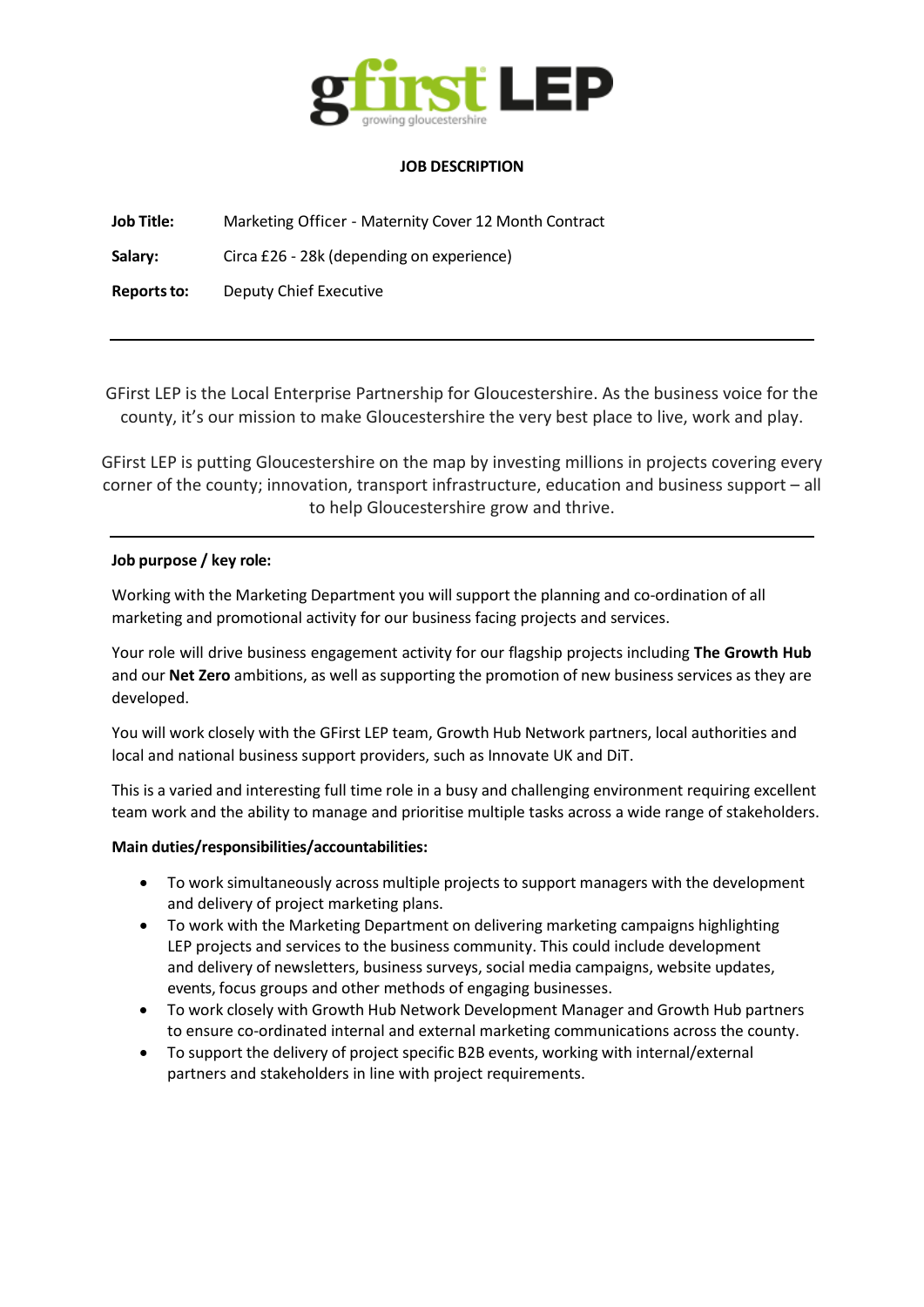

### **JOB DESCRIPTION**

- To support the Marketing Department in the writing and distribution of press releases and media relation activity.
- To support project managers with the analysis and reporting of inbound and outbound marketing activity, inclusive of capturing and analysing social media metrics and assessing ROI on marketing campaigns.
- Content creation for a variety of social media channels.

| <b>QUALIFICATIONS</b>     | Marketing related qualification or at least 2 years experience in a<br>communications related field.                                                                                           |
|---------------------------|------------------------------------------------------------------------------------------------------------------------------------------------------------------------------------------------|
| <b>KNOWLEDGE</b>          | A strategic thinker, experience of producing marketing plans and<br>managing marketing budgets.                                                                                                |
|                           | Be able to demonstrate good experience in effectively engaging with<br>businesses through marketing activities and campaigns.                                                                  |
|                           | Be able to demonstrate a track record of delivering business engagement<br>activities through marketing.                                                                                       |
| SKILLS - personal         | Able to manage multiple tasks/project working and prioritise work<br>effectively.                                                                                                              |
|                           | Able to provide a favourable and professional impression by<br>demonstrating good communication and interpersonal skills and present<br>ideas and concepts in an easily understandable format. |
|                           | Able to work on own initiative as well as part of a wider team.                                                                                                                                |
|                           | Able to demonstrate the successful delivery of activities and initiative<br>working with a broad range of stakeholders and businesses; including the<br>organisation of collaborative events.  |
| <b>SKILLS - technical</b> | Demonstrate an ability to use IT proficiently using Microsoft packages,<br>website and management information systems.                                                                         |
|                           | High level of understanding of effective B2B social media use, specifically<br>Twitter, LinkedIn and Facebook. The ability to create exciting and<br>engaging content.                         |
|                           | High level of understanding of other marketing tools and platforms<br>including Survey Monkey, Hootsuite and MailChimp.                                                                        |
|                           | Experience of using Customer Relationship Management Systems.                                                                                                                                  |